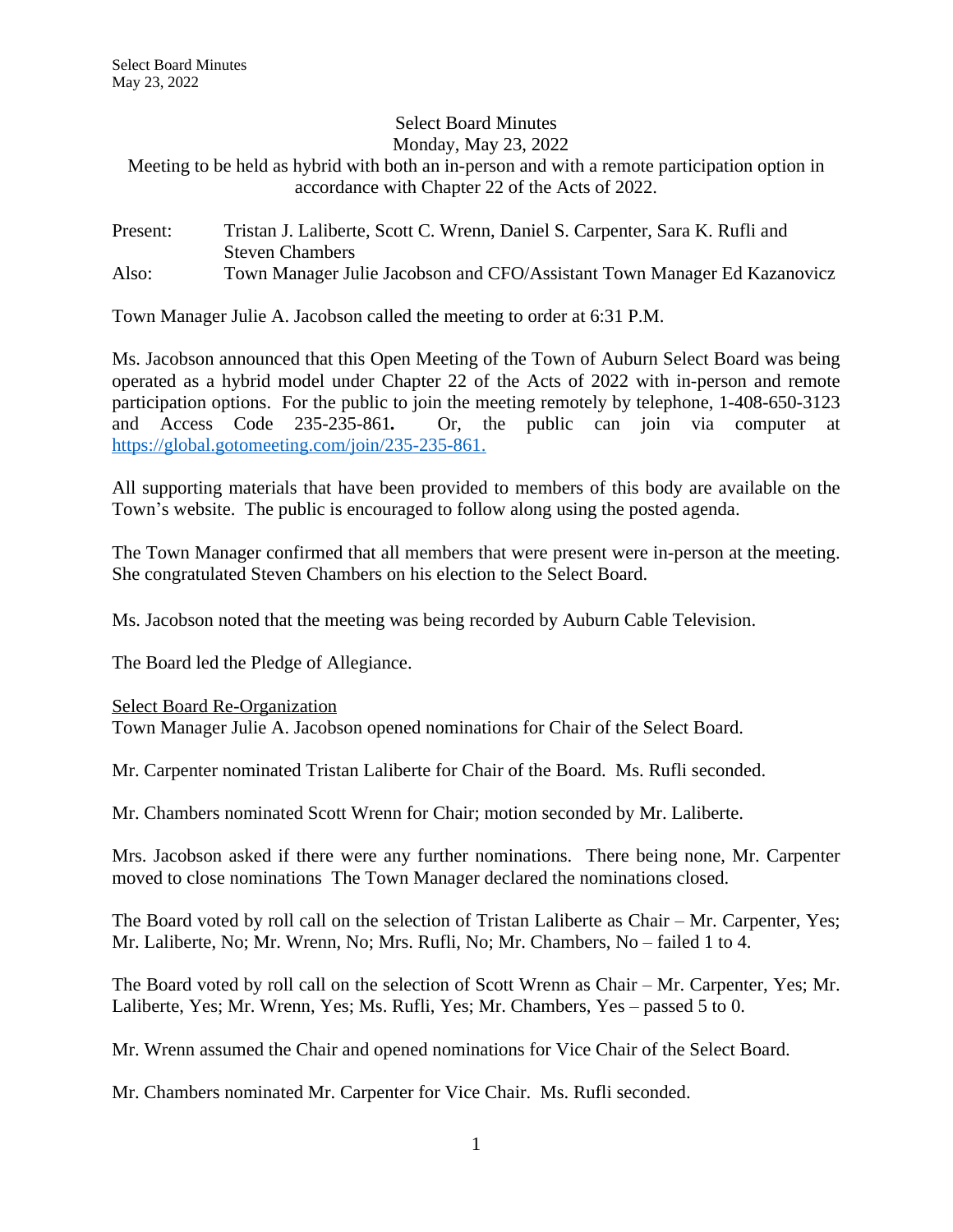Mr. Wrenn nominated Mr. Laliberte. Mr. Laliberte seconded.

Mr. Carpenter then withdrew his name from consideration, citing the reason that he thought it better from Mr. Laliberte to stay as Vice Chair.

Ms. Rufli agreed to withdraw motion.

The Board voted by roll call on the selection of Tristan Laliberte for Vice Chair – Mr. Carpenter, Yes; Ms. Rufli, Yes; Mr. Chambers, Yes; Mr. Laliberte, Yes; Mr. Wrenn, Yes – passed 5 to 0.

# Public Comments

Todd Kirrane of 121 Hampton Street spoke and congratulated Steven Chambers on his election to the Board and he congratulated Scott Wrenn on his selection as Chair and Tristan Laliberte on his selection as Vice Chair. Mr. Kirrane spoke in support of an additional allocation to Auburn Youth & Family Services from ARPA funds. He said that small businesses need help and suggested that the Town could work with the Chamber of Commerce to identify their needs. Mr. Kirrane spoke about the need in the town for additional recreational facilities and he offered his thoughts about potential projects.

Ms. Jacobson advised Mr. Kirrane that the Select Board has voted to allocate \$180,000.00 to Auburn Youth and Family Services over 3 fiscal years (\$60,000.00 in FY2023, \$60,000.00 in FY2024 and \$60,000.00 in FY2025).

Public Hearings/Presentations

Hearings on Nominations to Name the New Library Sunroom

- a) Continued Hearing on Nomination to Name New Library Sunroom the Dr. Arthur and Dr. Martha Pappas Room.
- b) Hearing on Nomination to Name the New Library Sunroom The Trustees Room.

c) Hearing on Nomination to Name the New Library Sunroom The Artemus Ward

#### Room.

The Select Board voted to open the hearings (Motion made by Mr. Laliberte; motion seconded by Ms. Rufli) voted in favor 5 to 0.

Mr. Wrenn asked if there was anyone wishing to speak on the nominations.

Library Director and town resident Jean Collins spoke in support of her nomination and read her letter recommending that the new sunroom is named the Dr. Arthur and Dr. Martha Pappas Room.

Mr. Matthew Toth was participating remotely and spoke in support of his nomination to name the sunroom The Trustees Room. Chair Scott Wrenn read Mr. Toth's letter.

Cynthia Carey spoke in support of her suggestion to name the sunroom The Artemus Ward Room and she read her letter supporting the dedication of the room in honor of an historical figure associated with Auburn, Artemus Ward.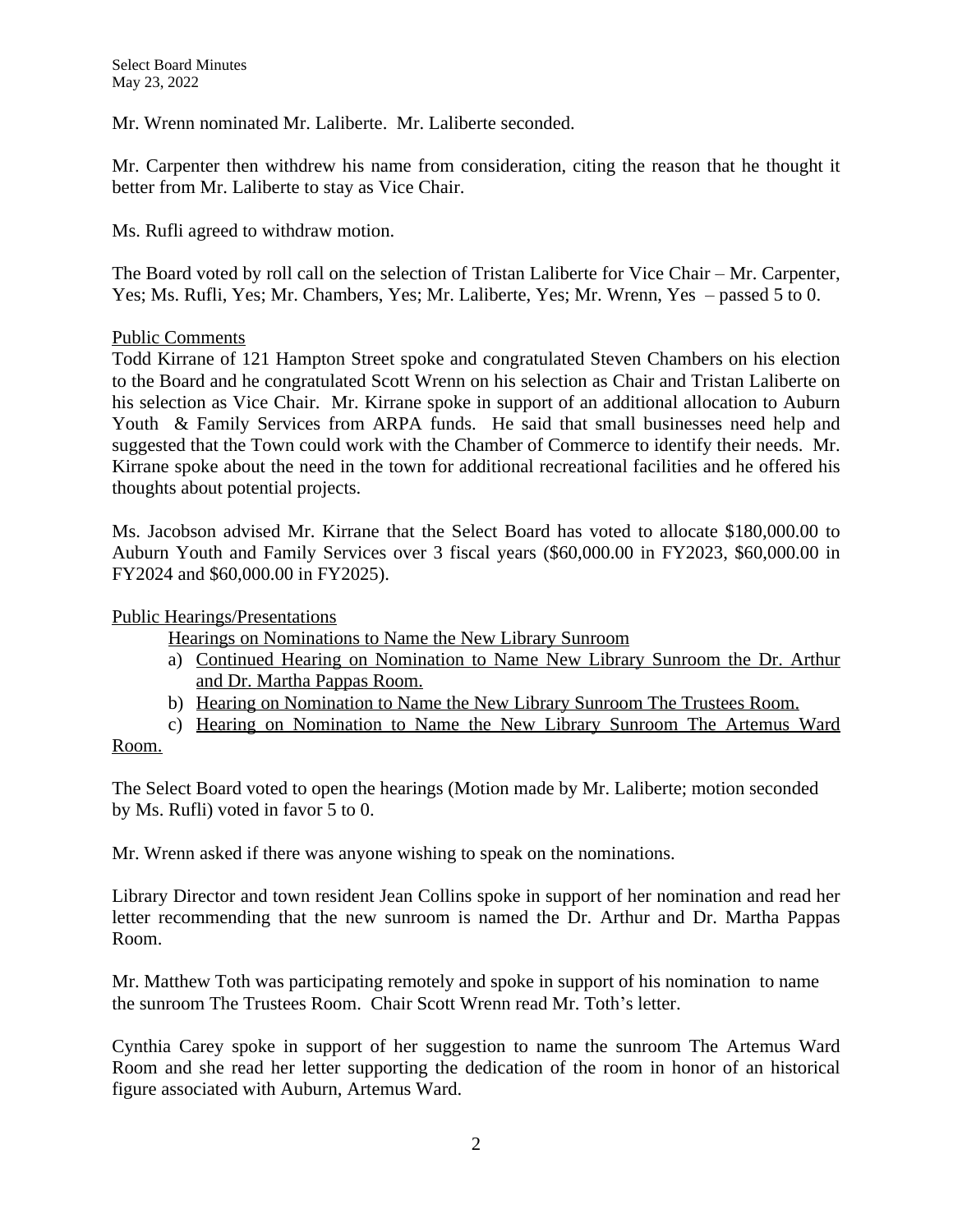Mr. Laliberte spoke in favor of naming the room for Dr. Arthur and Dr. Martha Pappas.

Mr. Carpenter recommended sending these three names to the committee established to recognize individuals that have contributed to Auburn for their consideration.

Mr. Wrenn said that he was in favor of naming the room for the Dr. Arthur and Dr. Martha Pappas but he would support forwarding the letters to the committee.

Mr. Chambers asked about the committee's purpose. Mr. Laliberte explained that the committee was formed to look at the library sunroom addition/Goddard Park/Pedestrian Bridge project and Drury Square as a whole for ways to memorialize the many deserving individuals that have contributed to the Town of Auburn.

Mr. Laliberte made a motion to name the sunroom addition The Dr. Arthur and Dr. Martha Pappas Room. Ms. Rufli seconded the motion and the Board voted by roll call: Mr. Carpenter, No; Ms. Rufli, Yes; Mr. Chambers, No; Mr. Laliberte, Yes; Mr. Wrenn, No – the vote failed 2 to 3.

Mr. Carpenter made a motion to forward the three nomination letters to the committee and continue the hearing until the first meeting in August**.** The motion was seconded by Mr. Laliberte and the Board voted in favor 5 to 0.

The Select Board voted to appoint Steven Chambers as the Select Board member on the committee (Motion made by Mr. Carpenter; motion seconded by Mr. Laliberte) voted in favor 5 to 0.

The Select Board voted to appoint Matthew Toth from the Library Trustees to the committee (Motion made by Mr. Laliberte; motion seconded by Mr. Carpenter) voted in favor 5 to 0.

Communications There were no items.

Select Board General Items

Drainlayer License (licensed within the previous 5 years) – Wescott Custom Homes of Upton MA.

The Select Board voted to approve the license, provided that all applicable requirements of the state and town and any of its departments, boards and commissions have been fulfilled. Said license is subject to all the conditions stated upon it. Failure to comply with any and all conditions shall invalidate the license and render it null and void (Motion made by Mr. Carpenter; motion seconded by Ms. Rufli) voted in favor 5 to 0.

## Gift Acceptances in Accordance with MGL Chapter 44, Section 53A

The Select Board voted to approve a gift acceptance, with gratitude and a letter of thanks signed by the Chair, from the Auburn Water District to the DDIS Public Health in the amount of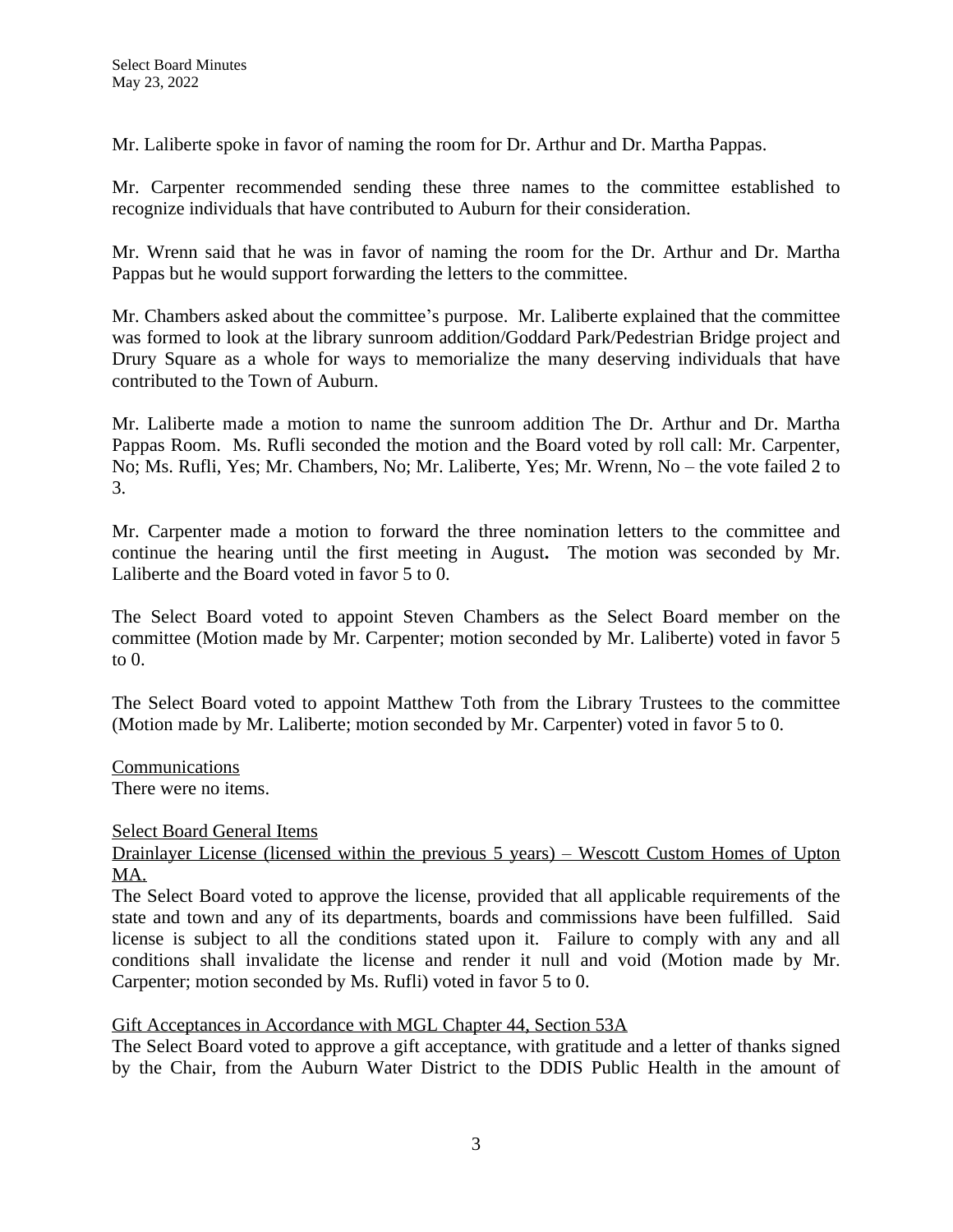\$5,000.00 that will be used for Hazardous Waste Day expenses (Motion made by Mr. Carpenter; motion seconded by Mr. Laliberte) voted in favor 5 to 0.

The Select Board voted to approve gift acceptances with gratitude totaling \$50.00, from Alan and Susan Tubman in the amount of \$25.00 and from Ms. Linda Fox in the amount of \$25.00, to the library in memory of Ruth Baron for books and programs at the library (Motion made by Mr. Carpenter; motion seconded by Mr. Laliberte) voted in favor 5 to 0.

The Select Board voted to approve a gift acceptance, with gratitude and a letter of thanks signed by the Chair, from Helen Malm and family in the amount of \$500.00 for reading materials as needed at the discretion of the Library Director (Motion made by Mr. Carpenter; motion seconded by Ms. Rufli) voted in favor 5 to 0.

## Proclamations and Recognitions

The Select Board voted to approve the proclamation for the Auburn Historical Society on the occasion of 55 years in Auburn and The Tuttle Square School for the 100<sup>th</sup> year anniversary (Motion made by Mr. Carpenter; motion seconded by Mr. Laliberte) voted in favor 5 to 0.

### Town Manager Items

Request for Approval of up to \$40,000.00 in ARPA Funds to Provide Discounts for Summer Camp Program Participants

The Select Board voted to approve up to \$20,000.00 in ARPA funds to provide discounts for summer camp program participants (Motion made by Mr. Laliberte; motion seconded by Mr. Carpenter) voted in favor 5 to 0.

Vote to Authorize, Accept and Expend an Executive Office of Energy and Environmental Affairs (EEA) Grant to update the Housing Plan total project cost \$15,000.00 with 25% match \$3,750.00 The Select Board voted to authorize, accept and expend an Executive Office of Energy and Environmental Affairs Grant to update the Housing Plan, total project cost of \$15,000.00 with 25% match \$3,750.00 (Motion made by Mr. Carpenter; motion seconded by Mr. Laliberte) voted in favor 5 to 0.

Request for Board Vote to Declare Police Cruiser 4 as Surplus. Enclosed is a letter requesting that the Board votes to declare Police Cruiser 4 (License plate 692NF3), 2013 black unmarked Ford Explorer cruiser (VIN – 1FM5K8AR7DGC11068) as surplus to allow it to be discarded through the established practice.

The Select Board voted to declare Police Cruiser 4 (License plate 692NF3), 2013 black unmarked Ford Explorer cruiser (VIN – 1FM5K8AR7DGC11068) as surplus to allow it to be discarded through the established practice (Motion made by Mr. Carpenter; motion seconded by Mr. Laliberte) voted in favor 5 to 0.

Tabled Items There were no items.

Select Board Member Items There were no items.